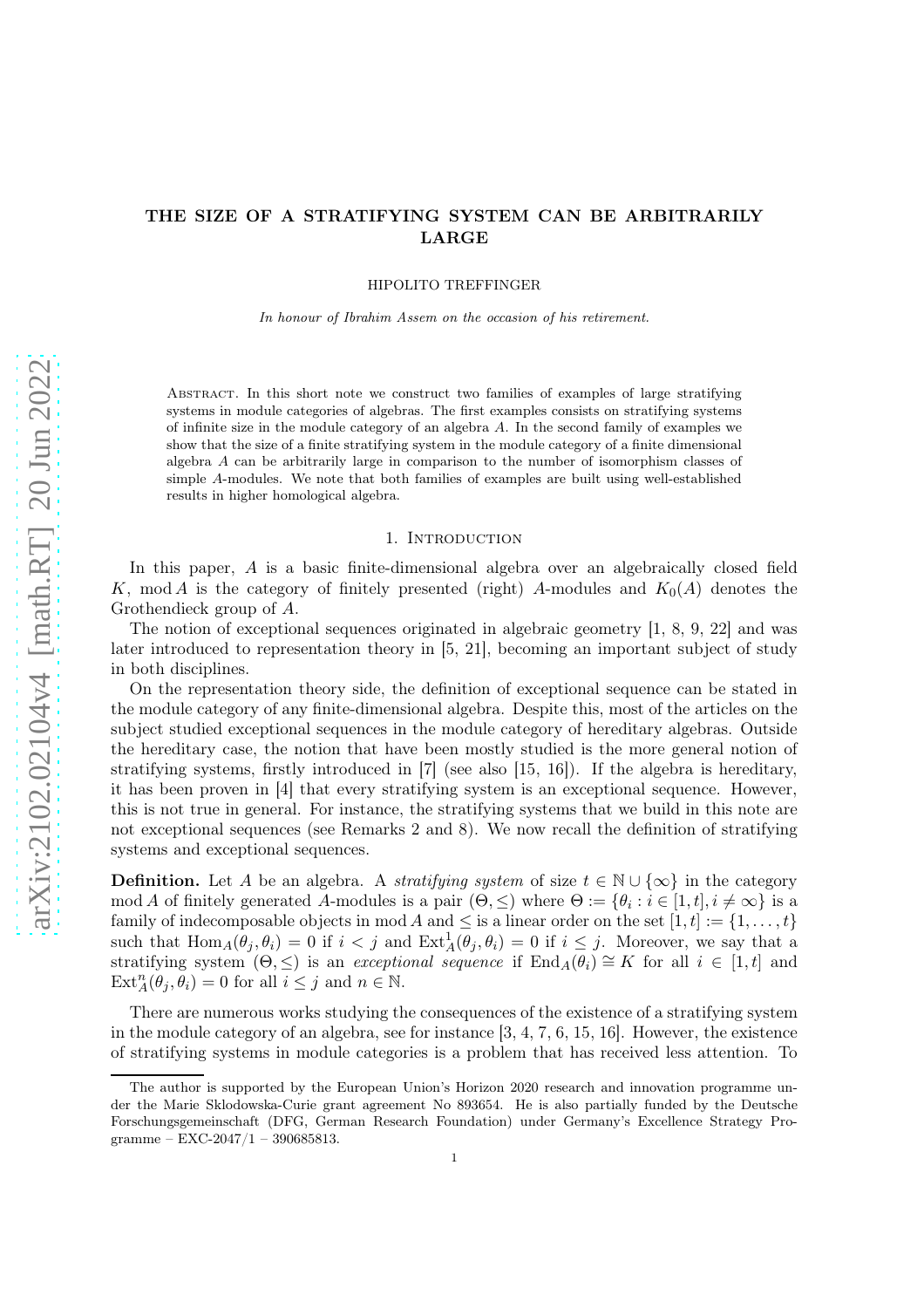## 2 HIPOLITO TREFFINGER

our knowledge, the only works addressing the existence of exceptional sequences or stratifying systems outside the hereditary case are [\[17\]](#page-4-12) for canonical algebras, [\[12\]](#page-4-13) for the Auslander algebra of  $K[x]/x^t$ , [\[20\]](#page-4-14) for quotients of type A zig-zag algebras and [\[2,](#page-4-15) [18\]](#page-4-16) for arbitrary algebras using techniques from  $\tau$ -tilting theory.

The classical examples of stratifying systems are the so-called *canonical* stratifying systems. These are stratifying systems which are constructed using all indecomposable projective modules and, as a consequence, the size  $t$  of every canonical stratifying system coincides with  $rk(K_0(A))$ . Also, it was shown in [\[4\]](#page-4-9) that the size of every stratifying system in the module category of a hereditary algebra H is bounded by  $rk(K_0(H))$ .

This is not true for stratifying systems in the module category of an arbitrary algebra since there are examples of stratifying systems whose size is bigger than the rank of the Grothendieck group of the algebra, see for instance [\[7,](#page-4-6) 3.2] and [\[15,](#page-4-7) Remark 2.7]. However, it was conjectured the existence of an upper-bound for the size of a stratifying system in the module category A which was a function of  $rk(K_0(A))$ .

In Section [2,](#page-1-0) we show that this conjecture is false by proving the existence of a family of algebras having a stratifying system of infinite size. Later, in Section [3,](#page-2-1) we construct a family of finite stratifying systems whose size cannot be linearly bounded by the rank of the Grothendieck group of their ambient module category.

# 2. stratifying systems of infinite size

<span id="page-1-0"></span>The notion of d-representation infinite algebras was introduced and first studied by Herschend, Iyama and Oppermann in  $[10]$ . In this section we use a particular family of drepresentation infinite algebras, the so-called Bellinson algebras [\[10,](#page-4-17) Example 2.15], to construct examples of a stratifying systems of infinite size. We note that the choice of this particular family is made to give an explicit example. However the same construction of stratifying system of infinite size can be performed in any d-representation infinite algebra.

Fix a positive integer  $d > 1$ . Then the Beilinson algebra  $\mathcal{B}_d$  is the path algebra of the quiver

1 a 1 0 . . . ( a 1 d 62 a 2 0 . . . ( a 2 d 63 · · · d a d 0 . . . a d d 3d + 1

modulo the ideal of relations generated by the elements of the form  $a_i^k a_j^{k+1} - a_j^k a_i^{k+1}$ . Also, we recall that the d-Auslander-Reiten translations in mod  $\mathscr{B}_d$  are defined as

 $\tau_d(-):=H^0(\nu_d(-)):\operatorname{mod}\mathscr{B}_d\to \operatorname{mod}\mathscr{B}_d$  $\tau_d^$  $d^-_d(-) := H^0(\nu_d^-)$  $d^-_d(-))$ : mod  $\mathscr{B}_d \to \text{mod } \mathscr{B}_d$ 

where  $\nu_d$  is the autoequivalence of  $D^d \pmod{\mathscr{B}_d}$  defined as the composition  $\nu_d := \nu \circ [-d]$ of the Nakayama functor  $\nu : D^d(\text{mod } \mathscr{B}_d) \to D^d(\text{mod } \mathscr{B}_d)$  with the inverse  $[-d]$  of the d-th suspension functor  $[d]: D^d(\text{mod } \mathcal{B}_d) \to D^d(\text{mod } \mathcal{B}_d).$ 

It is clear that as a module over itself,  $\mathscr{B}_d \cong \bigoplus_{i=1}^{d+1} P(i)$ , where every  $P(i)$  is indecomposable projective in mod  $\mathscr{B}_d$  and every indecomposable projective P is isomorphic to  $P(i)$  for some  $1 \leq i \leq d+1$ . Moreover, since  $\mathscr{B}_d$  is basic, we have that  $P(i)$  is not isomorphic to  $P(j)$  if i is different from j. Likewise, every indecomposable injective is isomorphic to one of the modules  $I(i)$ , where  $D\mathscr{B}_d \cong \bigoplus_{i=1}^{d+1} I(i)$ . Following this notation we define  $P_d(i) := \{ \tau_d^{-j} P(i) : j \in \mathbb{N} \}$ and  $I_d(i) := \{\tau_d^j\}$  $dI_i(I)$ :  $j \in \mathbb{N}$  for every  $1 \leq i \leq d+1$ . We note that the natural order  $\leq$  in  $\mathbb{N}$ induces a natural order in  $P_d(i)$  and  $I_d(i)$  for every  $1 \leq i \leq d+1$ .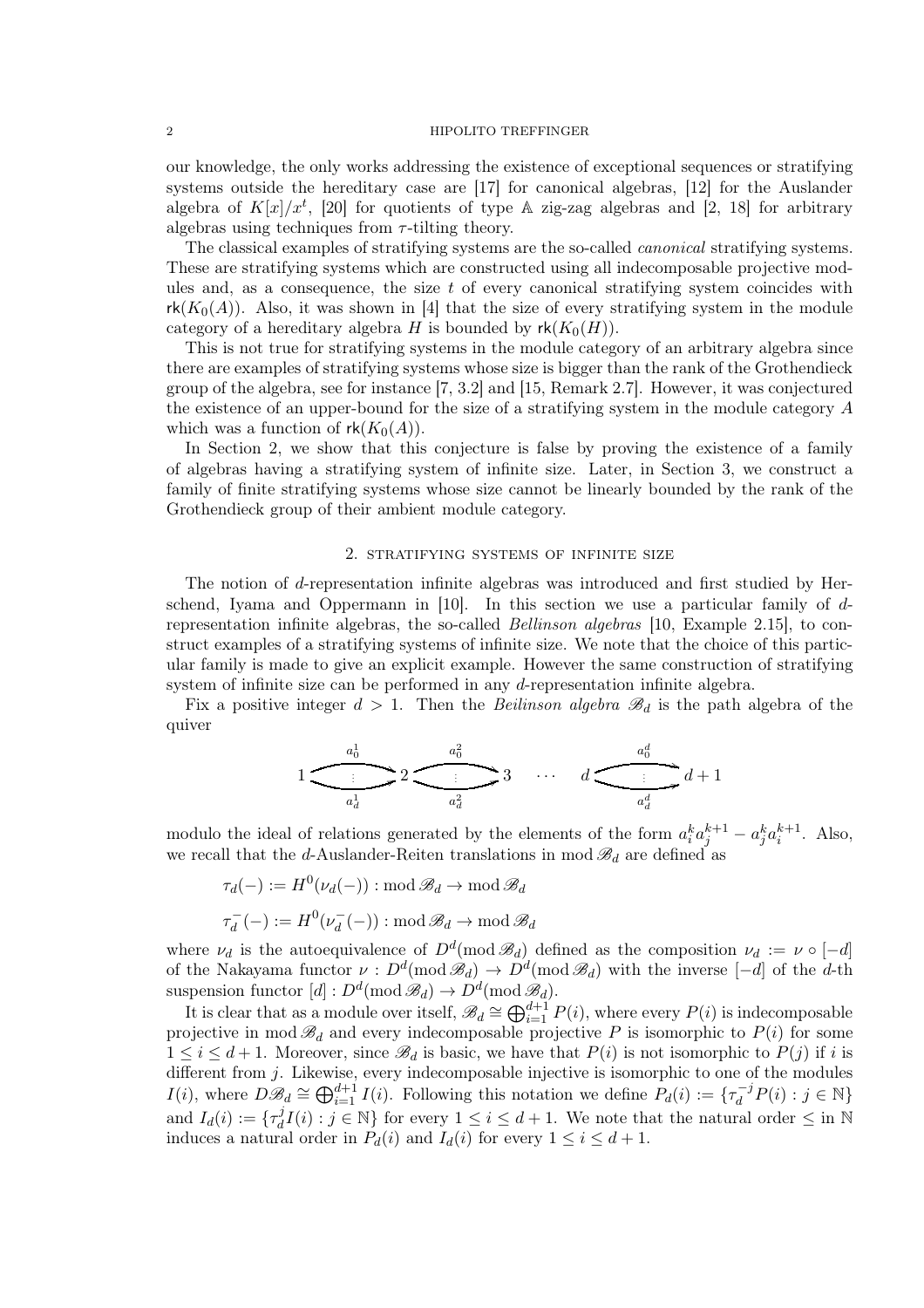**Theorem 1.** Let d be a positive integer greater than two and let  $\leq$  be the natural order in N. With the notation above,  $(P_d(i), \leq)$  is a stratifying system in mod  $\mathscr{B}_d$  of infinite size for all  $1 \leq i \leq d+1$ . Similarly,  $(I_d(i), \leq^{op})$  is a stratifying system mod  $\mathscr{B}_d$  of infinite size for all  $1 \le i \le d+1$ .

*Proof.* We only prove the case of  $(P_d(i), \leq)$  for a given  $1 \leq i \leq d+1$ , since the other cases are similar. First, [\[10,](#page-4-17) Proposition 4.10.(a)] states that  $\tau_d^{-j} P(i)$  and  $\tau_d^{-l} P(i)$  are not isomorphic if  $j \neq l$ . Hence  $P_d(i)$  has infinitely many objects.

It follows from Propositions 2.3 and 2.9 in [\[10\]](#page-4-17) that  $\text{Hom}_{\mathscr{B}_d}(\tau_d^{-j}P(i), \tau_d^{-l}P(i)) = 0$  if  $l < j$ . Also, [\[10,](#page-4-17) Proposition 4.10.(f)] implies that  $\text{Ext}^1_{\mathscr{B}_d}(\tau_d^{-j}P(i), \tau_d^{-l}P(i)) = 0$  for all  $j, l \in \mathbb{N}$ . In particular  $\text{Ext}^1_{\mathscr{B}_d}(\tau_d^{-j}P(i), \tau_d^{-l}P(i)) = 0$  if  $l \leq j$ . Then  $(P_d(i), \leq)$  is a stratifying system of infinite size.  $\Box$ 

<span id="page-2-0"></span>Remark 2. We note that the stratifying system  $(P_d(i), \leq)$  is not an exceptional sequence, since  $\text{Ext}_{\mathscr{B}_d}^d(\tau_d^{-1}M, M) \neq 0$  for all  $M \in P_d(i)$ . Likewise,  $(I_d(i), \leq^{op})$  is not an exceptional sequence since  $\text{Ext}_{\mathscr{B}_d}^d(M, \tau_d M) \neq 0$  for all  $M \in I_d$ .

## 3. Stratifying systems for higher Auslander algebras

<span id="page-2-1"></span>In the previous section we show the existence of stratifying systems of infinite size. In this section we show the existence of a family of algebras having finite stratifying systems whose size grows quicker than the rank of the Grothendieck group of the algebras.

<span id="page-2-2"></span>**Theorem 3.** For every positive integer m, there exists an algebra  $A_m$  and a stratifying system  $(\Theta_m, \leq)$  of size  $s_m$  in mod  $A_m$  such that  $s_m > m$ .rk $(K_0(A_m))$ .

Before proving our theorem, we need to recall some notions and results of higher homological algebra that will be used in our proof. A subcategory  $\mathscr M$  of mod A is said to be d-cluster tilting if

$$
\mathcal{M} = \{ X \in \text{mod}\,A : \text{Ext}^i_A(X, M) = 0 \text{ for all } M \in \mathcal{M} \text{ and } 1 \le i \le d - 1 \}
$$

 $=\{Y \in \text{mod } A : \text{Ext}_{A}^{i}(M, Y) = 0 \text{ for all } M \in \mathcal{M} \text{ and } 1 \leq i \leq d-1\}.$ 

An A-module M is said to be d-cluster tilting if add M is a d-cluster tilting subcategory of mod A.

In general, given an algebra A it is very difficult to know if A has a d-cluster tilting subcategory (see [\[23\]](#page-4-18) and the references therein). However, we are interested in the so-called higher Auslander algebras introduced in [\[13\]](#page-4-19). These algebras are defined inductively as follows.

<span id="page-2-3"></span>**Definition/Theorem 4.** [\[13\]](#page-4-19) Let  $n$  be a positive integer and  $d$  be a non-negative integer. The d-Aulander algebra  $\mathbb{A}_n^d$  is the path algebra of the linearly oriented quiver of type  $\mathbb{A}_n$  if  $d=0$ , or is the endomorphism algebra  $\text{End}_{\mathbb{A}_n^{d-1}}(M)$  of the d-cluster tilting module M of  $\mathbb{A}_n^{\tilde{d}-1}$ for all  $d > 0$ .

In fact, there are several combinatorial descriptions of the quiver and relations of  $\mathbb{A}_n^d$  [\[13,](#page-4-19) [19,](#page-4-20) [14,](#page-4-21) [11\]](#page-4-22). In this paper we follow the notation appearing in [\[19\]](#page-4-20).

<span id="page-2-4"></span>**Proposition 5.** [\[19,](#page-4-20) Theorem 3.6] Let  $\mathbb{A}_n^d$  be the d-Auslander algebra of  $\mathbb{A}_n$ . Then there is a bijection between the vertices of the quiver of  $\mathbb{A}_n^d$  with the set

$$
V_{n,d} = \left\{ (x_0, x_1, \dots, x_d) : 1 \le x_0 < x_1 < \dots < x_d \le n + d \right\}.
$$

Moreover, given two elements  $\underline{x}, y \in V_{n,d}$  there is an arrow  $\underline{x} \to y$  if there exists  $0 \leq k \leq d$ such that  $y_k = x_k + 1$  and  $y_i = x_i$  for all  $i \neq k$ .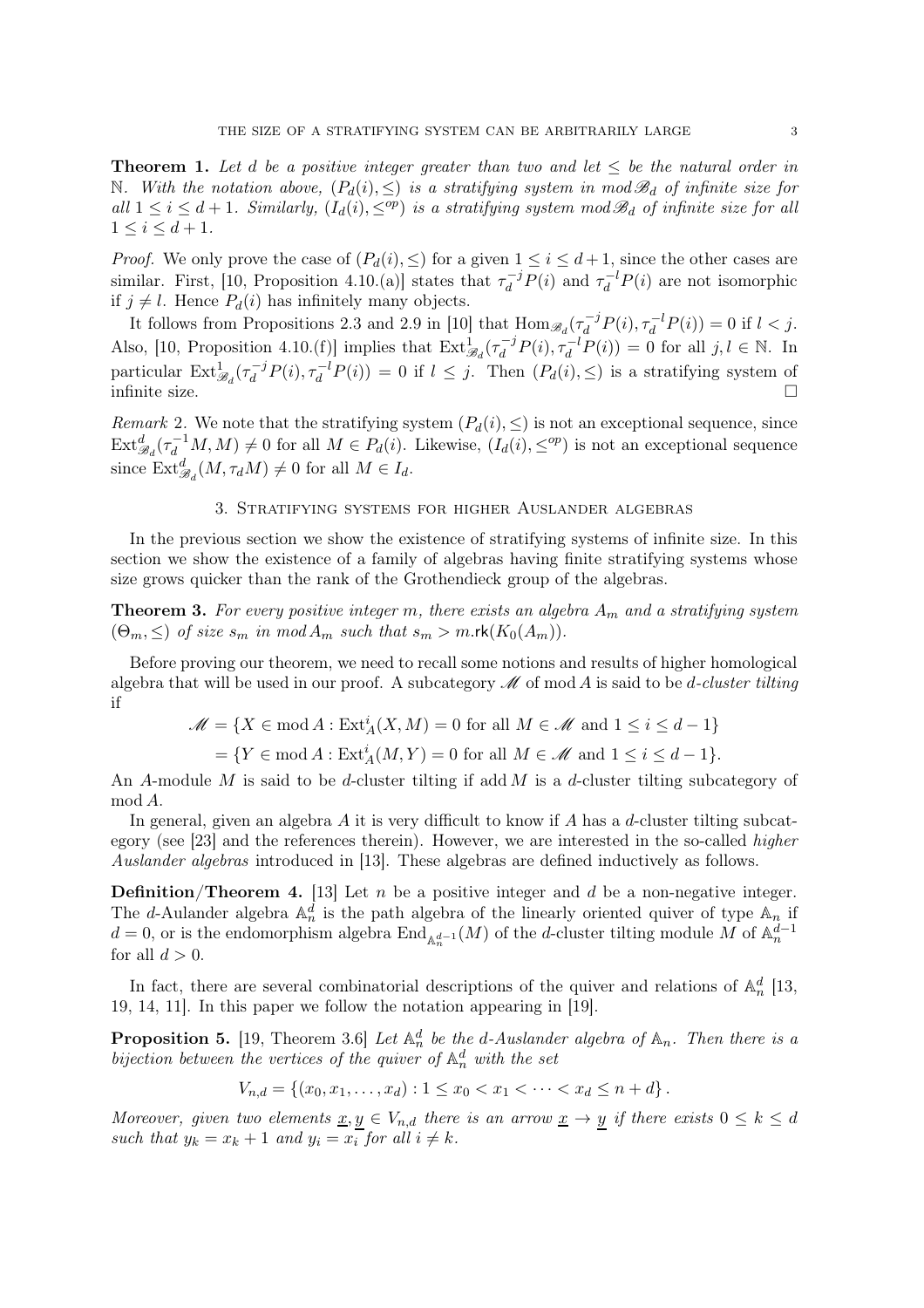<span id="page-3-1"></span>Remark 6. Note that it follows from the previous proposition that the number of vertices of the quiver of  $\mathbb{A}_n^d$  is equal to the number of integer lattice points inside the canonical d-simplex in  $\mathbb{R}^{d+1}$  generated by the interval  $[0, n]$ .

*Proof of Theorem [3.](#page-2-2)* Let  $\mathbb{A}_n^1$  be the (1-)Auslander algebra of  $\mathbb{A}_n$ . It follows from Theorem [4](#page-2-3) that  $\mathbb{A}_n^1$  has a 2-cluster tilting module  $M = \bigoplus_{i=1}^{t_n} M_i$  such that  $\text{End}_{\mathbb{A}_n^1} M = \mathbb{A}_n^2$ . We claim that there exists of an order  $\leq$  in the set  $[1, t_n] := \{1, \ldots, t_n\}$  such that  $(\Theta_n, \leq) := (\{M_i : i \in$  $[1, t_n]$ ,  $\leq$ ) is a stratifying system.

We first note that it follows from Proposition [5](#page-2-4) that the quiver of  $\mathbb{A}_n^2$  is an acyclic quiver. As a consequence, there exists a total order  $\leq$  in  $[1, t_n]$  such that  $\text{Hom}_{\mathbb{A}^1_n}(M_i, M_j) = 0$  if  $j < i$ . We also have that  $\text{Ext}^1_{\mathbb{A}^1_n}(M_i, M_j) = 0$  for all  $i, j \in [1, t_n]$  because M is a 2-cluster tilting object. In particular,  $\text{Ext}_{\mathbb{A}_n^1}^1(M_i, M_j) = 0$  if  $i \leq j$ . Then  $(\Theta_n, \leq)$  is a stratifying system.

Now, it is easy to see that  $\mathsf{rk}(K_0(\mathbb{A}_n^1)) = \frac{n(n+1)}{2}$ . Moreover the size  $t_n$  of  $(\Theta_n, \leq)$  is equal to the tetrahedral number  $t_n = \frac{n(n+1)(n+2)}{6}$  $\frac{f(n+2)}{6}$ , see Remark [6.](#page-3-1) Hence the ratio  $R(n)$  between the size of the stratifying system  $(\Theta_n, \leq)$  and  $\mathsf{rk}(K_0(\mathcal{A}_n))$  is

$$
R(n) = \frac{n(n+1)(n+2)/6}{n(n+1)/2} = \frac{n+2}{3}.
$$

In particular, for each  $m \in \mathbb{N}$ , if we fix  $n = 3m - 1$  we have that size  $t_{3m-1}$  of the stratifying system  $(\Theta_{3m-1}, \leq)$  in  $\mathbb{A}^1_{3m-1}$  is greater than  $m.\mathsf{rk}(K_0(\mathbb{A}^1_{3m-1}))$ . Indeed,

$$
t_{3m-1}=\frac{3m-1+2}{3}.{\rm rk}(K_0(\mathbb{A}^1_{3m-1}))=\left(m+\frac{1}{3}\right).{\rm rk}(K_0(\mathbb{A}^1_{3m-1}))>m.{\rm rk}(K_0(\mathbb{A}^1_{3m-1})).
$$

The result follows by taking  $A_m = \mathbb{A}^1_{3m-1}$  and  $s_m = t_{3m-1}$ .

Remark 7. In the previous proof we fixed  $d = 1$  to construct our example, but it is easy to see that a similar argument is valid for every  $d$ . Indeed, by Propositon [5](#page-2-4) we have that the quiver of  $\mathbb{A}_n^d$  is acyclic for every d. Hence we can construct a stratifying system in  $\mathbb{A}_n^d$  for all n and d by means of its  $(d+1)$ -cluster tilting module.

Moreover, the number of vertices of the quiver of  $\mathbb{A}_n^d$  grows as  $n^d$  as n goes to infinity. Since there is a stratifying system in mod  $\mathbb{A}_n^d$  of size  $K_0(\mathbb{A}_n^{\tilde{d}+1})$ , we conclude that for every  $m \in \mathbb{N}$ there are infinitely many algebras  $\mathcal{A}_m$  with a stratifying system  $(\Theta_m, \leq)$  such that the size of  $\Theta_m$  is greater than  $m.rk(K_0(\mathcal{A}_m))$ .

<span id="page-3-0"></span>Remark 8. We note that  $(\Theta_m, \leq)$  is not an exceptional sequence since we can find objects  $M_i, M_j \in \Theta_m$  such that  $\text{Ext}^2_{A_m}(M_i, M_j) \neq 0$  for all  $m \in \mathbb{N}$ .

Remark 9. A stratifying system  $(\Theta, \leq)$  is said to be complete if there is no indecomposable module N such that  $(\Theta \cup \{N\}, \leq')$  is a stratifying system such that  $i \leq' j$  if  $i \leq j$ . It follows from the construction of  $(\Theta_m, \leq)$  that there is no indecomposable  $A_m$ -module  $M_0$  such that  $({M_0}\cup\Theta_m,\leq)$ , where  $\leq$  is the natural order in  $[0,t_m]$ . Likewise, there is no indecomposable  $M_{t_m+1}$  such that  $(\Theta_m \cup \{M_{t_m+1}\}, \leq)$  is a stratifying system where  $\leq$  is the natural order in  $[1, t_m + 1]$ . However, is not clear that  $(\Theta_m, \leq)$  is a complete stratifying system in general.

Acknowledgements: The author would like to thank Octavio Mendoza, Corina Saenz and Aran Tattar for their comments and remarks. A special thanks goes to the anonymous referee for their careful reading and helpful suggestions. He is specially grateful of Gustavo Jasso for pointing out that the arguments of Section [3](#page-2-1) could be used to construct a stratifying system of infinite size, leading to the inclusion of Section [2.](#page-1-0)